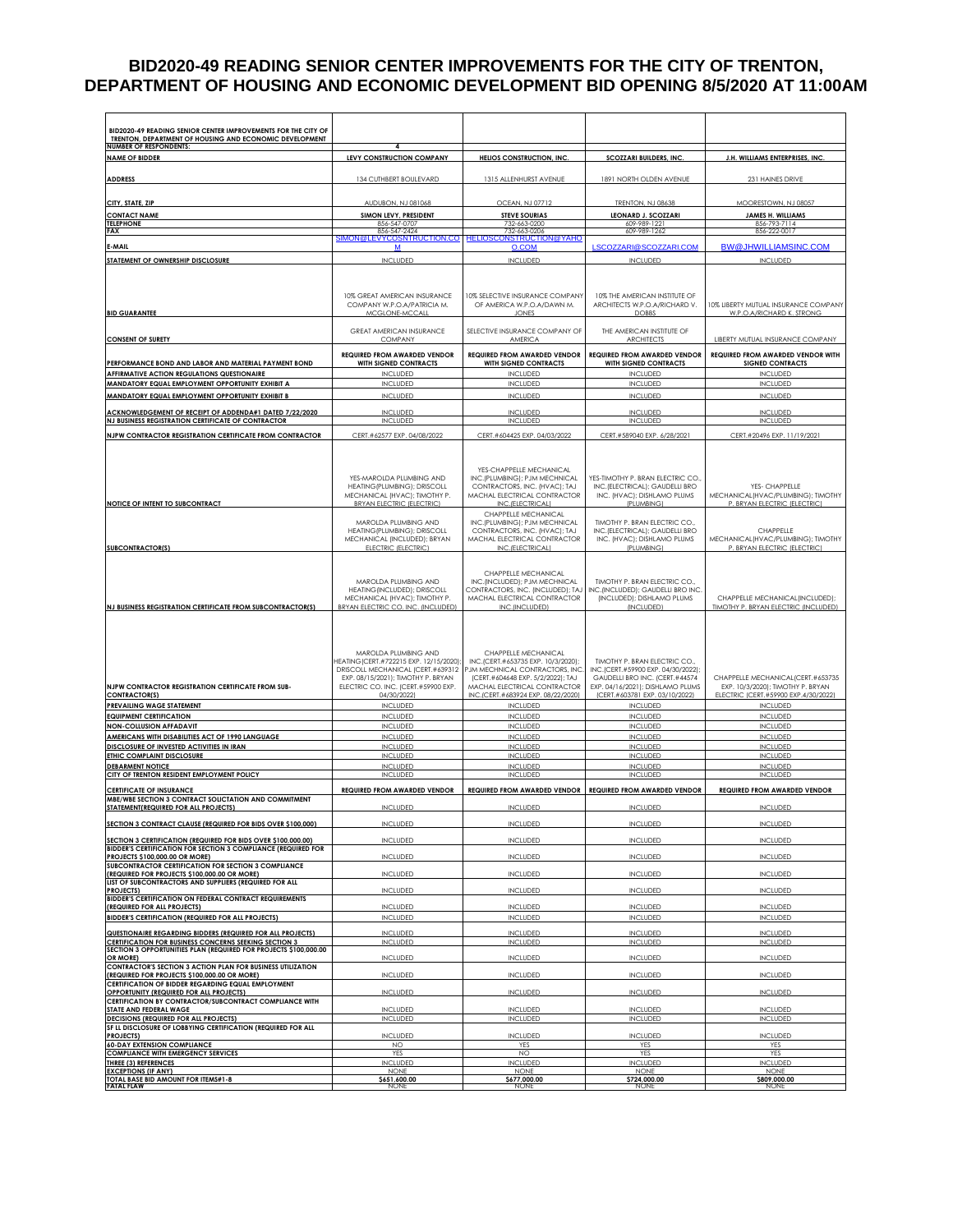

 $1.01$ **Bid Information** 

 $\bar{b}$ 

- Bidder: Levy Construction Company, Inc. А.
- $B<sub>1</sub>$ **Reading Senior Center Improvements** Project Name:
- $C_{1}$ Project Location: 15 Ringold St, Trenton, NJ 08618
- D. Owner: **City of Trenton** Department of Housing and Economics and Development.
- E. Owner Project Number: 2020-49.
- **Clark Caton Hintz.** F. Architect:
- G. Architect Project Number: 2070 BG9.

#### $1.02$ CERTIFICATIONS AND BASE BID

Base Bid, Single-Prime (All Trades) Contract: The undersigned Bidder, having carefully exam-A. ined the Procurement and Contracting Requirements, Conditions of the Contract, Drawings, Specifications, and all subsequent Addenda, as prepared by Clarke Caton Hintz and the Architect's consultants, having visited the site, and being familiar with all conditions and requirements of the Work, hereby agrees to furnish all material, labor, equipment and services, including all scheduled allowances, necessary to complete the construction of the above-named project, according to the requirements of the Procurement and Contracting Documents, for the stipulated sum of:

Sixthenland Fifty are incursand Six Hundred Co Dollars (\$651, 600,00).  $1.$ 

#### $1.03$ **BID GUARANTEE**

- A. The undersigned Bidder agrees to execute a contract for this Work in the above amount and to furnish surety as specified in the Instructions to Bidders.
- $1.04$ SUBCONTRACTORS AND SUPPLIERS
	- A. Companies shall execute subcontracts for the portions of the Work indicated in section titled City of Trenton Bidder Certification for Section 3 Compliance
- TIME OF COMPLETION 1.05
	- The undersigned Bidder proposes and agrees hereby to commence the Work of the Contract А. Documents on a date specified in a written Notice to Proceed to be issued by Architect, and shall fully complete the Work within schedule duration indicated in the Notice to Bidders.
- $1.06$ ACKNOWLEDGEMENT OF ADDENDA
	- The undersigned Bidder acknowledges receipt of and use of the following Addenda in the prep-А. aration of this Bid:

City of Trenton Department of Housing and Economic Development Projects Reading Senior - Center Construction Documents

**BID FORM**  $004113 - 1$ 7/22/2020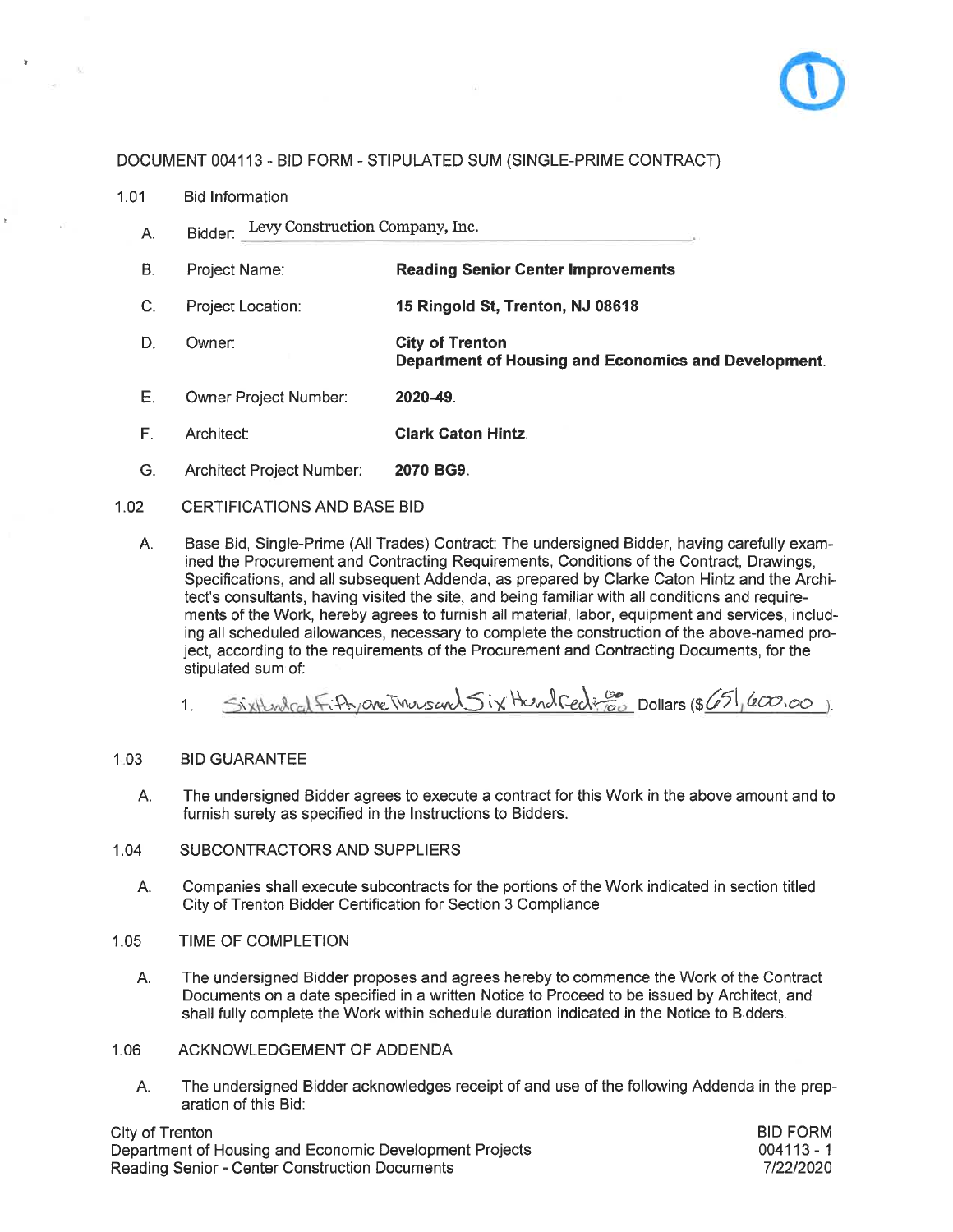$\theta = -\pi$ 

| (MANDATORY)                                                                                                                                      |
|--------------------------------------------------------------------------------------------------------------------------------------------------|
| $H_{infl}$<br><b>NAME</b>                                                                                                                        |
| <b>ADDRESS</b><br>estral Ave                                                                                                                     |
| CITY, STATE, ZIP<br>Migorida, N50834                                                                                                             |
| <u> 1955 - Johann Barnson, markatur a</u><br>TELEPHONE:<br>$P66 - 197 - 7104$                                                                    |
| FAX NO.<br><u> 1980 - An Antonio Alemania de Antonio Alemania de Antonio Alemania de Antonio Alemania de Antonio Alemania de</u>                 |
| Iumbing<br><b>TRADE</b>                                                                                                                          |
| LICENSE NO. 36BX01313900                                                                                                                         |
|                                                                                                                                                  |
| R5col<br><b>NAME</b><br><b>ADDRESS</b><br>O <sup>9</sup>                                                                                         |
| an St.<br>CITY, STATE, ZIP M+ Ephraim, NT CROP                                                                                                   |
| TELEPHONE: 856-349-248                                                                                                                           |
| <u> Lista de la contrada de la contrada de la con</u><br>FAX NO.                                                                                 |
| $TRADE + W/AC$                                                                                                                                   |
| LICENSE NO. $1946000000$                                                                                                                         |
|                                                                                                                                                  |
| <b>NAME</b><br>$\chi(\zeta)$                                                                                                                     |
| <b>ADDRESS</b>                                                                                                                                   |
| CITY, STATE, ZIP Tronton, MT USGU<br><u> 1989 - Johann Marie Barn, margaret amerikan ba</u>                                                      |
| TELEPHONE: <u>408-393-</u> 8335                                                                                                                  |
| FAX NO.<br><u> 1989 - Johann Harry Harry Harry Harry Harry Harry Harry Harry Harry Harry Harry Harry Harry Harry Harry Harry</u><br><b>TRADE</b> |
| Electri                                                                                                                                          |
| LICENSE NO. $Z \leq E \nabla 606 \triangle 100$                                                                                                  |
| <b>NAME</b>                                                                                                                                      |
| <b>ADDRESS</b><br><u> 1989 - Andrea Andrea Andrea Andrea Andrea Andrea Andrea Andrea Andrea Andrea Andrea Andrea Andrea Andrea Andr</u>          |
|                                                                                                                                                  |
|                                                                                                                                                  |
|                                                                                                                                                  |
| <b>TRADE</b>                                                                                                                                     |
| LICENSE NO.                                                                                                                                      |
| <b>NAME</b>                                                                                                                                      |
| ADDRESS<br><u> 1989 - Johann Barn, mars et al. 1989 - Anna ann an t-Anna ann an t-Anna ann an t-Anna ann an t-Anna ann an t-</u>                 |
|                                                                                                                                                  |
|                                                                                                                                                  |
|                                                                                                                                                  |
|                                                                                                                                                  |
|                                                                                                                                                  |

BID2020-49 READING SENIOR CENTER IMPROVEMENTS THIS IS A FEDERALLY FUNDED PROJECT (CDBG) FEDERAL 857 STATE LABOR COMPLIANCE APPLY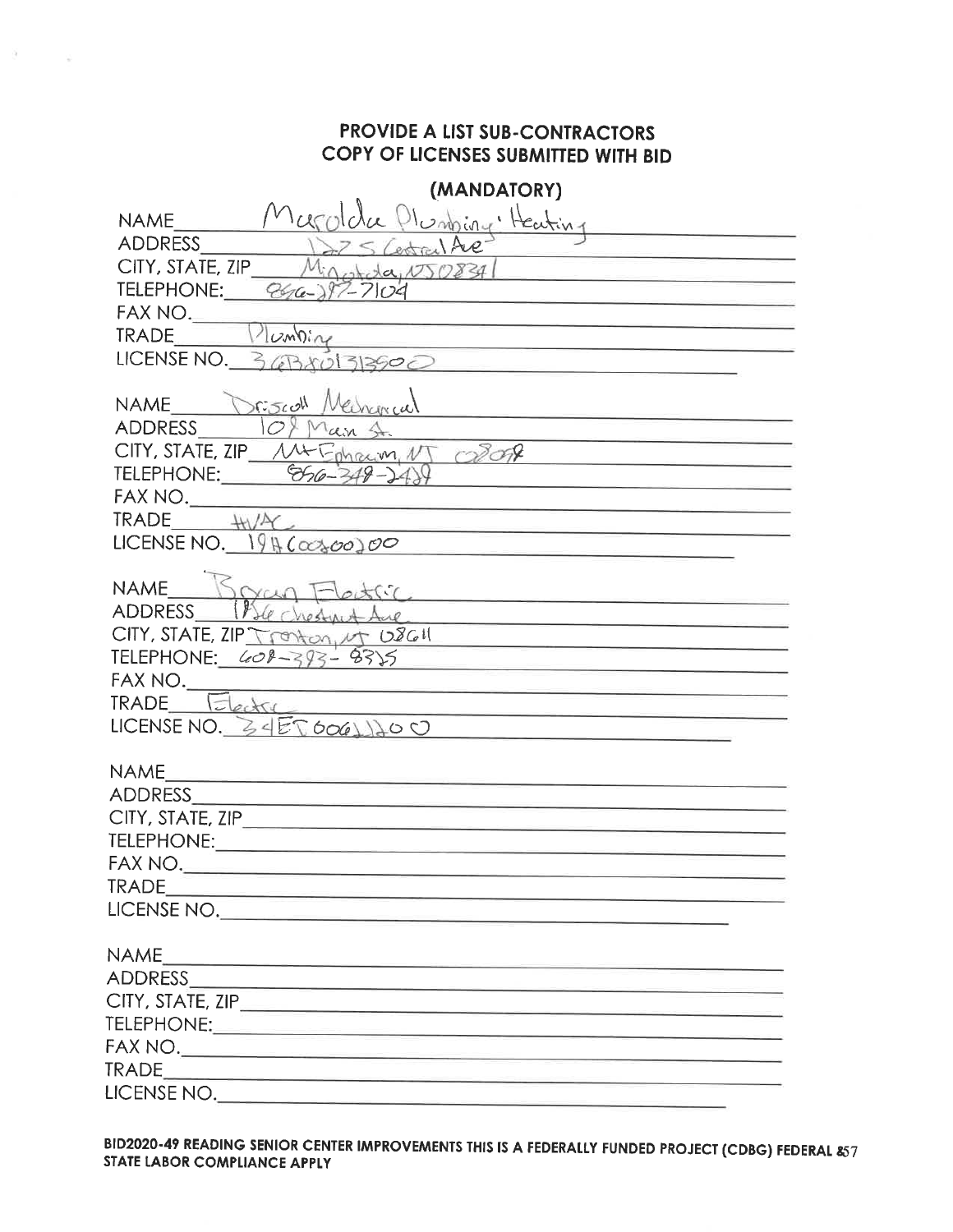

- 1.01 **Bid Information** 
	- Bidder: Helios Construction, Inc. A.
	- $B<sub>1</sub>$ Project Name: **Reading Senior Center Improvements**
	- $C_{-}$ 15 Ringold St, Trenton, NJ 08618 Project Location:
	- D. Owner: **City of Trenton** Department of Housing and Economics and Development.
	- E. Owner Project Number: 2020-49
	- $F_{\perp}$ Architect: **Clark Caton Hintz.**
	- G. Architect Project Number: 2070 BG9.
- 1.02 **CERTIFICATIONS AND BASE BID** 
	- Α. Base Bid, Single-Prime (All Trades) Contract: The undersigned Bidder, having carefully examined the Procurement and Contracting Requirements, Conditions of the Contract, Drawings, Specifications, and all subsequent Addenda, as prepared by Clarke Caton Hintz and the Architect's consultants, having visited the site, and being familiar with all conditions and requirements of the Work, hereby agrees to furnish all material, labor, equipment and services, including all scheduled allowances, necessary to complete the construction of the above-named project, according to the requirements of the Procurement and Contracting Documents, for the stipulated sum of:

1. Six hundred seventy seven thousand Dollars (\$ 677,000).

### $1.03$ **BID GUARANTEE**

- The undersigned Bidder agrees to execute a contract for this Work in the above amount and to А. furnish surety as specified in the Instructions to Bidders.
- 1.04 SUBCONTRACTORS AND SUPPLIERS
	- Companies shall execute subcontracts for the portions of the Work indicated in section titled Α. City of Trenton Bidder Certification for Section 3 Compliance
- 1.05 TIME OF COMPLETION
	- А. The undersigned Bidder proposes and agrees hereby to commence the Work of the Contract Documents on a date specified in a written Notice to Proceed to be issued by Architect, and shall fully complete the Work within schedule duration indicated in the Notice to Bidders.
- 1.06 ACKNOWLEDGEMENT OF ADDENDA
	- The undersigned Bidder acknowledges receipt of and use of the following Addenda in the prep-Α. aration of this Bid:

City of Trenton Department of Housing and Economic Development Projects Reading Senior - Center Construction Documents

**BID FORM**  $004113 - 1$ 7/22/2020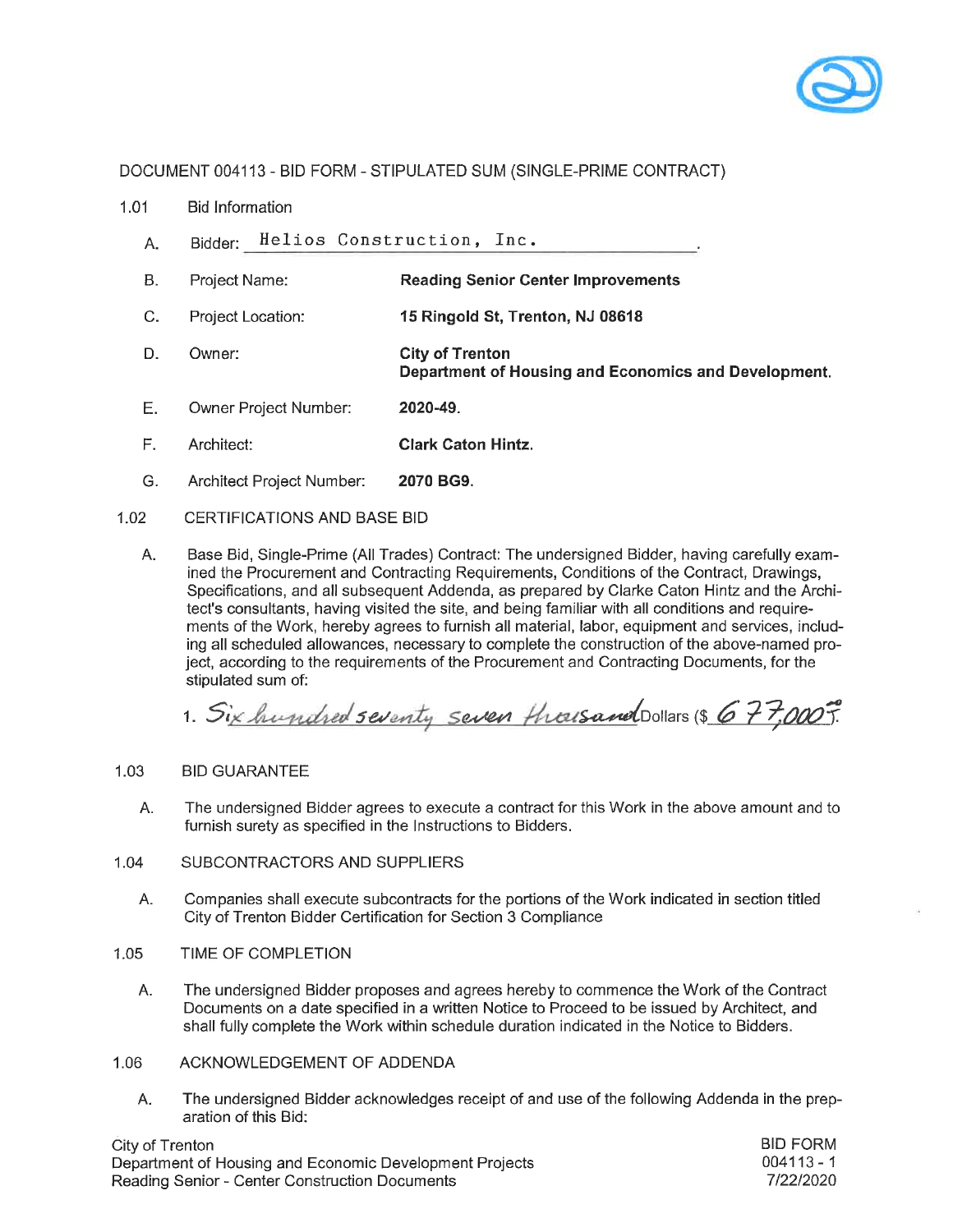## (MANDATORY)

| MAME Chappelle mechanical Inc.<br>ADDRESS 105 Fleming street<br>CITY, STATE, ZIP Piscataway, NJ 08854<br>TELEPHONE: (732) 968-2880<br>FAX NO. $(732) 968 - 4401$<br>Plumbing<br><b>TRADE</b><br>LICENSE NO. 368101091900 |
|--------------------------------------------------------------------------------------------------------------------------------------------------------------------------------------------------------------------------|
| UNAME PJM Mechanical Contractors Inc.<br>ADDRESS 1688 Fifth Street<br>CITY, STATE, ZIP Trenton, $N5$ 08638<br>TELEPHONE: $(609)$ 921 - 1394<br>FAX NO.<br>TRADE $HVAC$<br>LICENSE NO. 19 HC 00 26 1000                   |
| KNAME Taj Mahal Electrical Contractor Inc.<br>ADDRESS 2504 Westminister Blvd<br>CITY, STATE, ZIP $Parlin, \, NS. 08859$<br>TELEPHONE: (732) $423 - 5230$<br>FAX NO.<br>TRADE Electrical<br>LICENSE NO. $34EIO/707000$    |
| $K$ NAME<br><b>ADDRESS</b><br>CITY, STATE, ZIP______<br>TELEPHONE: TELEPHONE<br>FAX NO.<br>TRADE<br>LICENSE NO.                                                                                                          |
| VNAME<br>ADDRESS<br>CITY, STATE, ZIP_<br>TELEPHONE:<br>FAX NO.<br><b>TRADE</b><br>LICENSE NO.                                                                                                                            |

BID2020-49 READING SENIOR CENTER IMPROVEMENTS THIS IS A FEDERALLY FUNDED PROJECT (CDBG) FEDERAL &7 STATE LABOR COMPLIANCE APPLY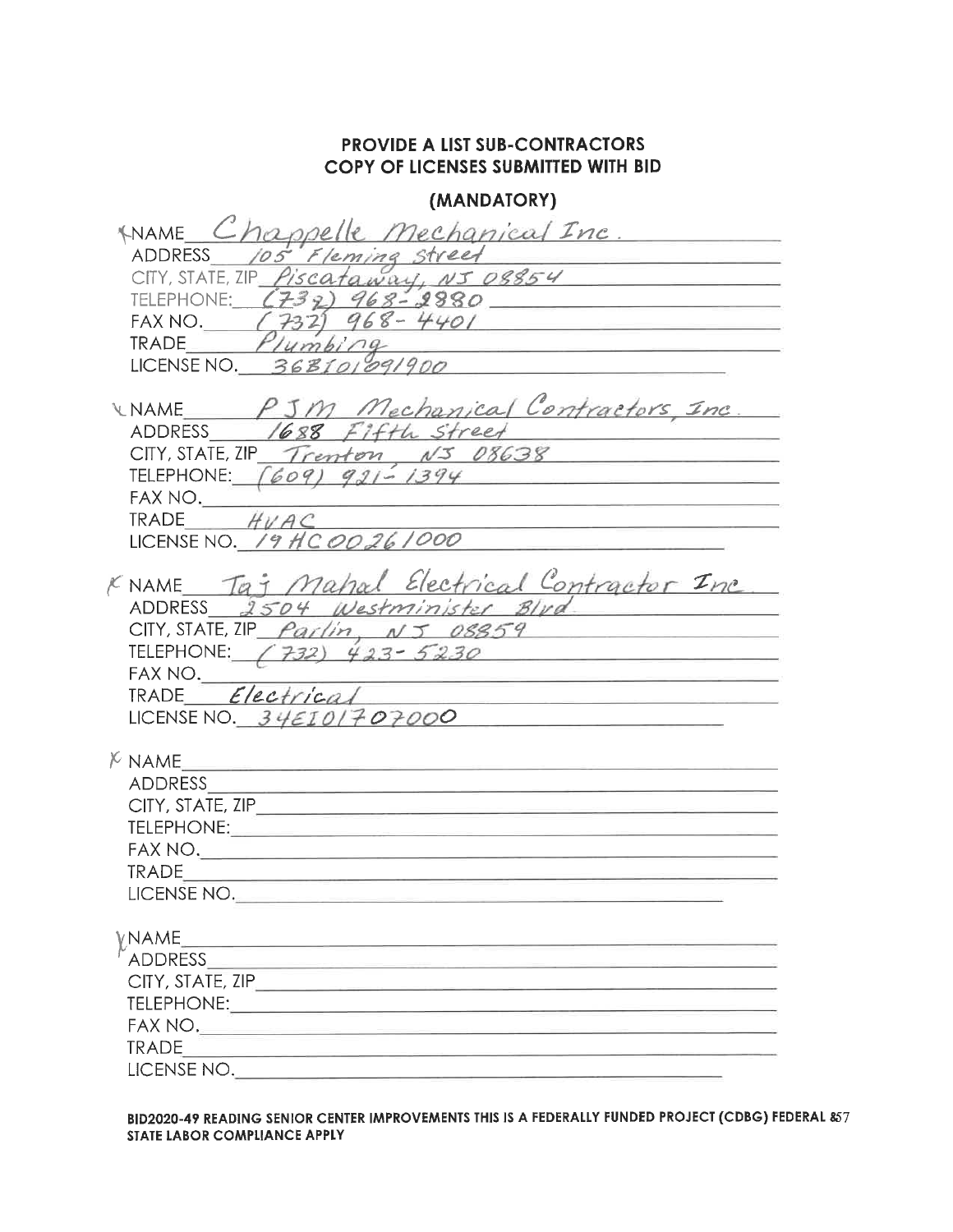

- $1.01$ **Bid Information** 
	- Bidder: Scozzari Builders, Inc. A.
	- **B**. Project Name: **Reading Senior Center Improvements**
	- C. Project Location: 15 Ringold St, Trenton, NJ 08618
	- D. **City of Trenton** Owner: Department of Housing and Economics and Development.
	- E. Owner Project Number: 2020-49.
	- F. Architect: **Clark Caton Hintz.**
	- G. Architect Project Number: 2070 BG9.

### $1.02$ CERTIFICATIONS AND BASE BID

A. Base Bid, Single-Prime (All Trades) Contract: The undersigned Bidder, having carefully examined the Procurement and Contracting Requirements, Conditions of the Contract, Drawings, Specifications, and all subsequent Addenda, as prepared by Clarke Caton Hintz and the Architect's consultants, having visited the site, and being familiar with all conditions and requirements of the Work, hereby agrees to furnish all material, labor, equipment and services, including all scheduled allowances, necessary to complete the construction of the above-named project, according to the requirements of the Procurement and Contracting Documents, for the stipulated sum of:

fun Hunsand Dollars (\$ 724.000). hundred trent  $\mathbf{1}$ .

#### $1.03$ **BID GUARANTEE**

The undersigned Bidder agrees to execute a contract for this Work in the above amount and to A. furnish surety as specified in the Instructions to Bidders.

### SUBCONTRACTORS AND SUPPLIERS  $1.04$

- A. Companies shall execute subcontracts for the portions of the Work indicated in section titled City of Trenton Bidder Certification for Section 3 Compliance
- $1.05$ TIME OF COMPLETION
	- The undersigned Bidder proposes and agrees hereby to commence the Work of the Contract Α. Documents on a date specified in a written Notice to Proceed to be issued by Architect, and shall fully complete the Work within schedule duration indicated in the Notice to Bidders.
- 1.06 ACKNOWLEDGEMENT OF ADDENDA
	- A. The undersigned Bidder acknowledges receipt of and use of the following Addenda in the preparation of this Bid:

City of Trenton Department of Housing and Economic Development Projects Reading Senior - Center Construction Documents

**BID FORM**  $004113 - 1$ 7/22/2020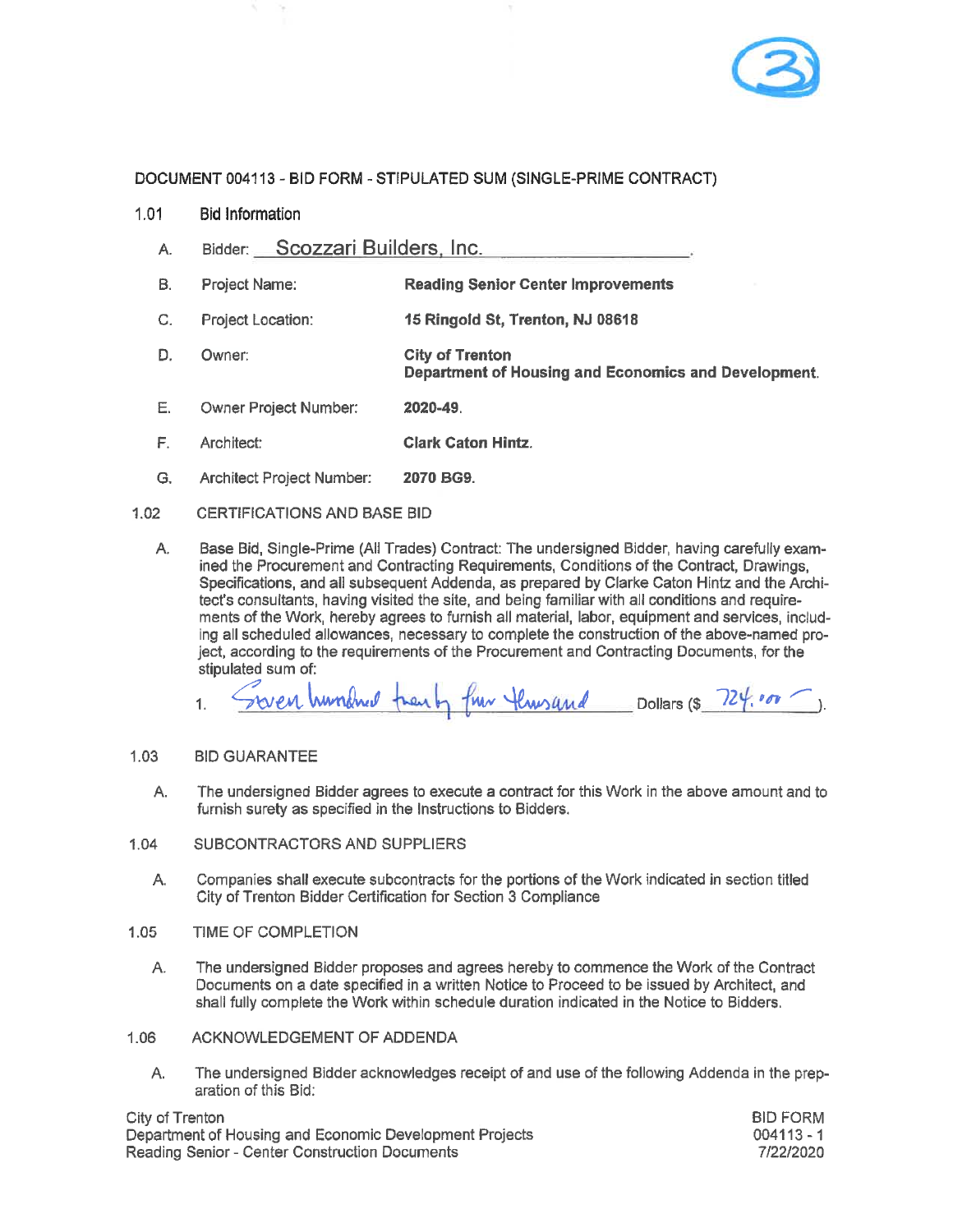|  | (MANDATORY) |
|--|-------------|
|  |             |

| <b>NAME</b>                                                                                                                                                                                                                                                                                                                                              | Dryan<br>Evecpuic                                                                                                     |
|----------------------------------------------------------------------------------------------------------------------------------------------------------------------------------------------------------------------------------------------------------------------------------------------------------------------------------------------------------|-----------------------------------------------------------------------------------------------------------------------|
| <b>ADDRESS</b>                                                                                                                                                                                                                                                                                                                                           |                                                                                                                       |
| CITY, STATE, ZIP                                                                                                                                                                                                                                                                                                                                         | MENTON, NJ                                                                                                            |
| <b>TELEPHONE:</b>                                                                                                                                                                                                                                                                                                                                        |                                                                                                                       |
| $\begin{picture}(180,10) \put(0,0){\line(1,0){10}} \put(0,0){\line(1,0){10}} \put(0,0){\line(1,0){10}} \put(0,0){\line(1,0){10}} \put(0,0){\line(1,0){10}} \put(0,0){\line(1,0){10}} \put(0,0){\line(1,0){10}} \put(0,0){\line(1,0){10}} \put(0,0){\line(1,0){10}} \put(0,0){\line(1,0){10}} \put(0,0){\line(1,0){10}} \put(0,0){\line(1,0){10}} \put(0$ |                                                                                                                       |
| TRADE                                                                                                                                                                                                                                                                                                                                                    | ELECTMIC<br>and the control of the control of the control of                                                          |
| LICENSE NO.                                                                                                                                                                                                                                                                                                                                              |                                                                                                                       |
|                                                                                                                                                                                                                                                                                                                                                          |                                                                                                                       |
| <b>NAME</b>                                                                                                                                                                                                                                                                                                                                              | GAUDELI RMOS In                                                                                                       |
| <b>ADDRESS</b>                                                                                                                                                                                                                                                                                                                                           |                                                                                                                       |
| CITY, STATE, ZIP                                                                                                                                                                                                                                                                                                                                         | $M_1$ $W_1$<br>$N_{\tau}$<br>the control of the control of the control of the control of the control of               |
| TELEPHONE:                                                                                                                                                                                                                                                                                                                                               |                                                                                                                       |
| FAX NO.                                                                                                                                                                                                                                                                                                                                                  |                                                                                                                       |
| <b>TRADE</b>                                                                                                                                                                                                                                                                                                                                             | ture                                                                                                                  |
| LICENSE NO.                                                                                                                                                                                                                                                                                                                                              |                                                                                                                       |
|                                                                                                                                                                                                                                                                                                                                                          |                                                                                                                       |
| <b>NAME</b>                                                                                                                                                                                                                                                                                                                                              | $\int c\Delta u\int a_{0}u$                                                                                           |
| <b>ADDRESS</b>                                                                                                                                                                                                                                                                                                                                           |                                                                                                                       |
| CITY, STATE, ZIP                                                                                                                                                                                                                                                                                                                                         | $v_2$ .<br>nowon.                                                                                                     |
| TELEPHONE: TELEPHONE                                                                                                                                                                                                                                                                                                                                     |                                                                                                                       |
|                                                                                                                                                                                                                                                                                                                                                          | FAX NO. $T_{\text{bulk}}$                                                                                             |
|                                                                                                                                                                                                                                                                                                                                                          | <u> De la Carlo de la Carlo de la Carlo de la Carlo de la Carlo de la Carlo de la Carlo de la Carlo de la Carlo d</u> |
| LICENSE NO.                                                                                                                                                                                                                                                                                                                                              |                                                                                                                       |
|                                                                                                                                                                                                                                                                                                                                                          |                                                                                                                       |
| <b>NAME</b>                                                                                                                                                                                                                                                                                                                                              |                                                                                                                       |
| ADDRESS                                                                                                                                                                                                                                                                                                                                                  | <u> Alexandria de la contrada de la contrada de la contrada de la contrada de la contrada de la contrada de la c</u>  |
|                                                                                                                                                                                                                                                                                                                                                          |                                                                                                                       |
|                                                                                                                                                                                                                                                                                                                                                          |                                                                                                                       |
|                                                                                                                                                                                                                                                                                                                                                          |                                                                                                                       |
| <b>TRADE</b>                                                                                                                                                                                                                                                                                                                                             | <u> 1980 - Jan James James James James James James James James James James James James James James James James Ja</u> |
| LICENSE NO.                                                                                                                                                                                                                                                                                                                                              |                                                                                                                       |
| <b>NAME</b>                                                                                                                                                                                                                                                                                                                                              |                                                                                                                       |
| ADDRESS                                                                                                                                                                                                                                                                                                                                                  |                                                                                                                       |
|                                                                                                                                                                                                                                                                                                                                                          |                                                                                                                       |
|                                                                                                                                                                                                                                                                                                                                                          |                                                                                                                       |
|                                                                                                                                                                                                                                                                                                                                                          |                                                                                                                       |
|                                                                                                                                                                                                                                                                                                                                                          |                                                                                                                       |
| LICENSE NO.                                                                                                                                                                                                                                                                                                                                              |                                                                                                                       |
|                                                                                                                                                                                                                                                                                                                                                          |                                                                                                                       |

BID2020-49 READING SENIOR CENTER IMPROVEMENTS THIS IS A FEDERALLY FUNDED PROJECT (CDBG) FEDERAL &57 STATE LABOR COMPLIANCE APPLY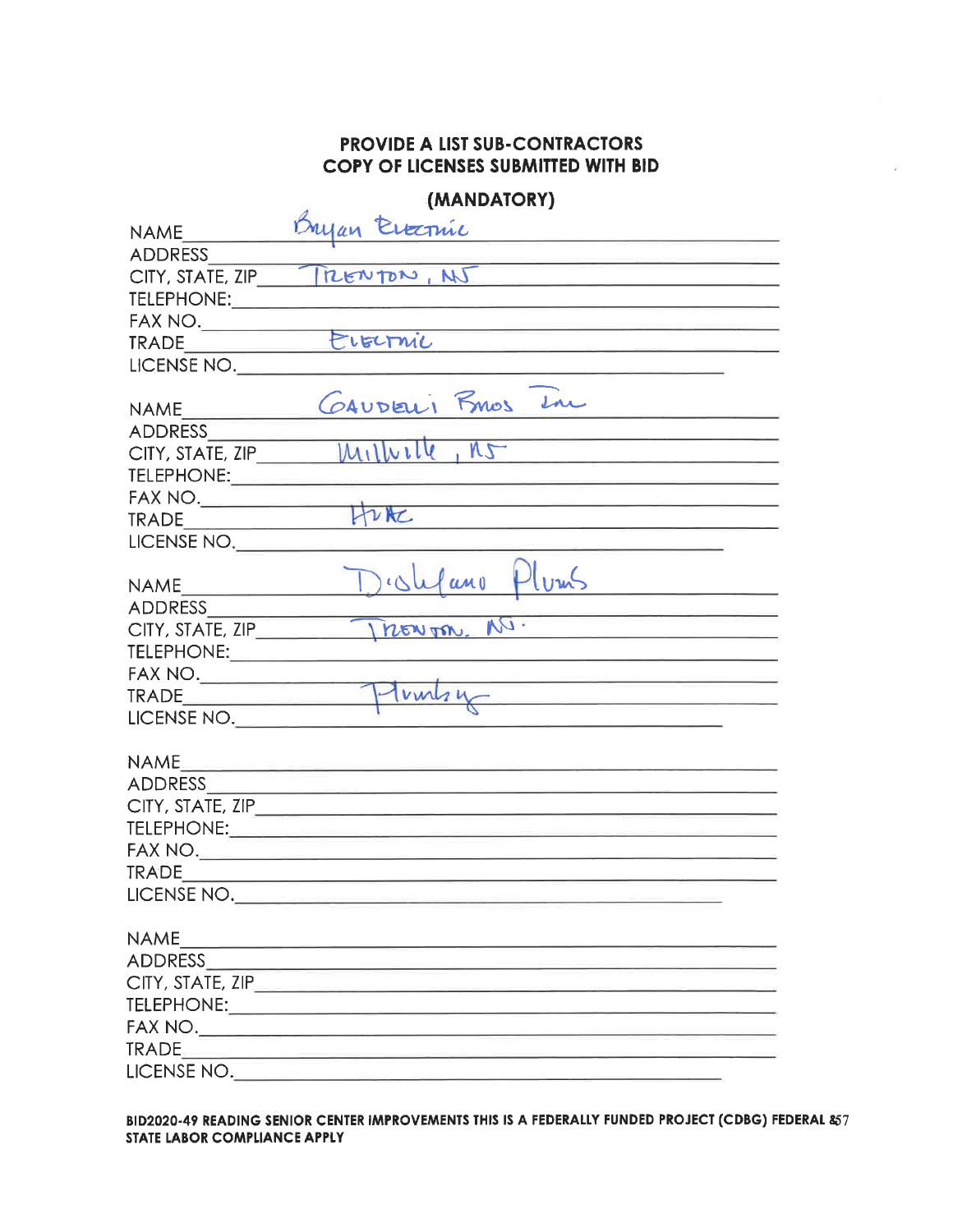

- $1.01$ **Bid Information** 
	- A. Bidder: **H Williams Enterprises**, Inc.
	- **B. Reading Senior Center Improvements** Project Name:
	- $C_{1}$ Project Location: 15 Ringold St, Trenton, NJ 08618
	- D. Owner: **City of Trenton** Department of Housing and Economics and Development.
	- Ε. Owner Project Number: 2020-49.
	- F. Architect: **Clark Caton Hintz.**
	- G. Architect Project Number: 2070 BG9.
- $1.02$ **CERTIFICATIONS AND BASE BID** 
	- A. Base Bid, Single-Prime (All Trades) Contract: The undersigned Bidder, having carefully examined the Procurement and Contracting Requirements, Conditions of the Contract, Drawings, Specifications, and all subsequent Addenda, as prepared by Clarke Caton Hintz and the Architect's consultants, having visited the site, and being familiar with all conditions and requirements of the Work, hereby agrees to furnish all material, labor, equipment and services, including all scheduled allowances, necessary to complete the construction of the above-named project, according to the requirements of the Procurement and Contracting Documents, for the stipulated sum of:
		- eight hundred and nine thousand Dollars (\$809,000.00).

### 1.03 **BID GUARANTEE**

- The undersigned Bidder agrees to execute a contract for this Work in the above amount and to A. furnish surety as specified in the Instructions to Bidders.
- $1.04$ SUBCONTRACTORS AND SUPPLIERS
	- A. Companies shall execute subcontracts for the portions of the Work indicated in section titled City of Trenton Bidder Certification for Section 3 Compliance
- $1.05$ TIME OF COMPLETION
	- A. The undersigned Bidder proposes and agrees hereby to commence the Work of the Contract Documents on a date specified in a written Notice to Proceed to be issued by Architect, and shall fully complete the Work within schedule duration indicated in the Notice to Bidders.
- ACKNOWLEDGEMENT OF ADDENDA 1.06
	- The undersigned Bidder acknowledges receipt of and use of the following Addenda in the prep-А. aration of this Bid:

City of Trenton Department of Housing and Economic Development Projects Reading Senior - Center Construction Documents